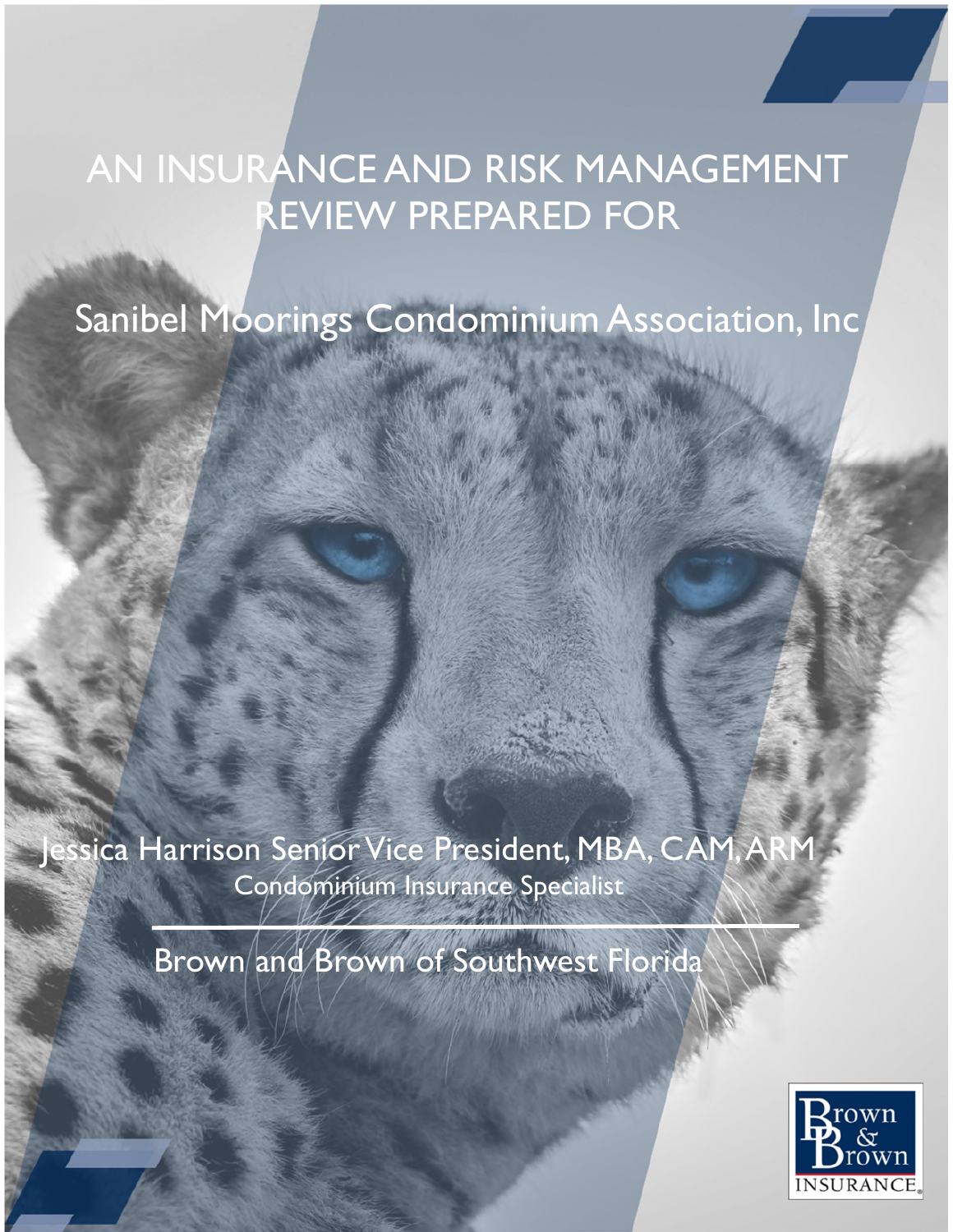



**WE ARE** Brown & Brown, Inc., and its subsidiaries. Our portfolio of products and services include insurance, reinsurance; as well as risk management, employee benefits administration and managed health care programs. We have been providing solutions to businesses, public entities, individuals, trade and professional associates for over 75 years.

Our drive to be the best has made **B&B**® one of the largest and most respected independent insurance intermediaries in the world.

Starting in 2004, Brown & Brown has been designated as a *Mergent's Dividend Index Ach*iever. This distinct honor is based on a record of 10 or more consecutive years of dividend increases, which has been achieved by less than 3% of U.S. listed dividend-paying companies.

| NATIONAL<br>6 <sup>th</sup> Largest Insurance Broker in USA |          |  |
|-------------------------------------------------------------|----------|--|
| <b>Number of Offices:</b>                                   | 240+     |  |
| Divisions of B&B:<br>$120+$                                 |          |  |
| Teammates:                                                  | $8,200+$ |  |
| <b>Total Managed Premium:</b>                               | \$19 B   |  |
| <b>Publicly Traded:</b>                                     | BRO      |  |

- **WE ARE** a global leader with a local presence
- Established 1939, in Daytona Beach FL
- Annual Revenues of **\$1.9 Billion,** operating in over Forty States, London, Ontario, & Bermuda.
	- Networks of affiliated agencies, with programs developed and marketed by Brown & Brown are available in all fifty states, DC, Puerto Rico and the Virgin Islands
- International Market Capabilities. **WE ARE** the sixth largest insurance brokerage in the World and the Sixth Largest in the United States.
- WE ARE a Full Service Brokerage specializing in:
	- ❖ Property & Casualty Insurance
	- Personal Lines
	- ❖ Health Insurance: (Affordable Care Act)
	- Life & Pension
	- ❖ Programs Division
	- ❖ Service Division

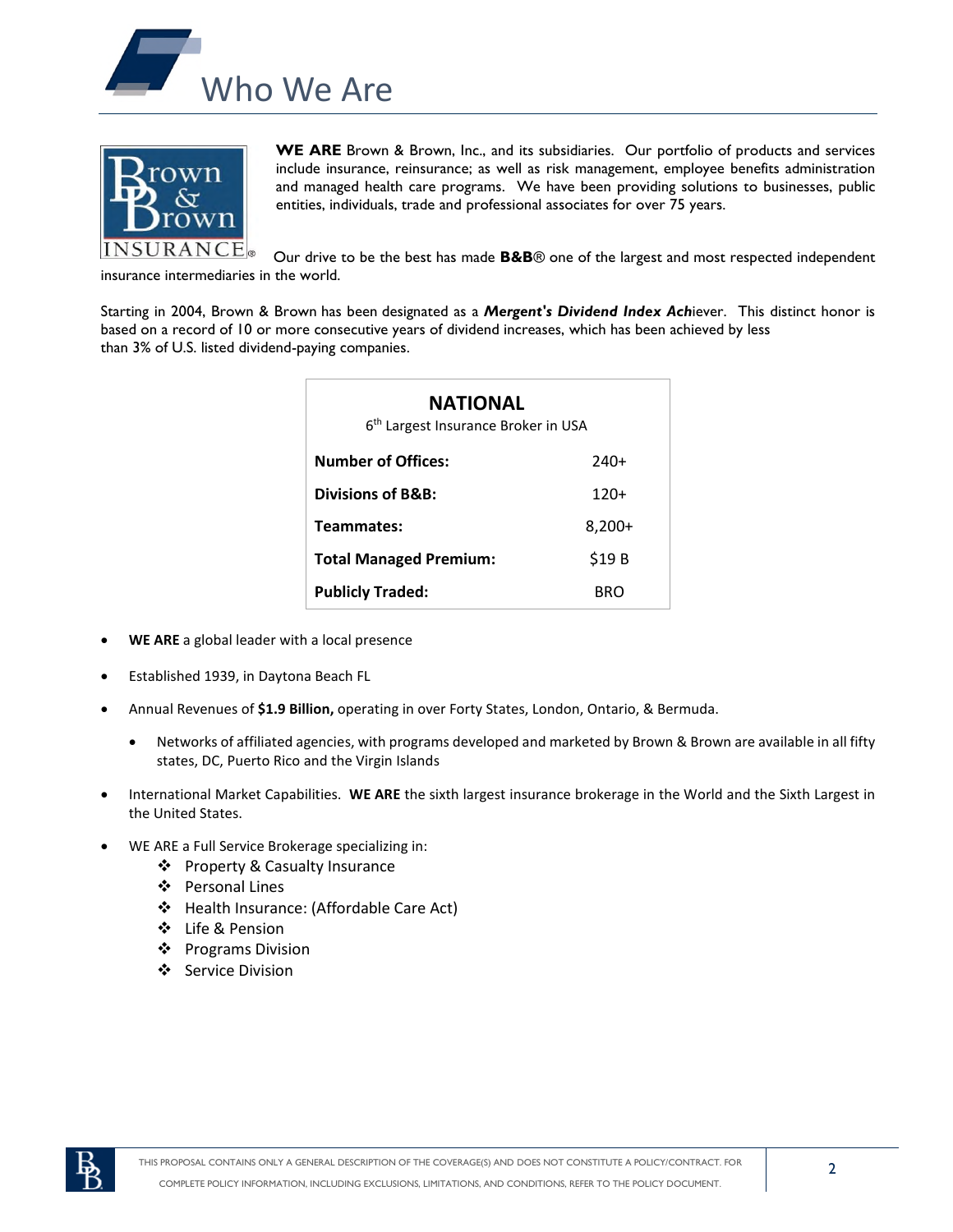

| <b>Agent</b>             | <b>Title</b>                                | <b>Contact Information</b> |
|--------------------------|---------------------------------------------|----------------------------|
| Jessica Harrison         | Producer, Vice President, CAM, ARM          | jharrison@bbswfla.com      |
|                          | <b>Overall Responsibility for Account</b>   | 239-274-1435               |
| <b>Kristin Dontigney</b> | Account Executive, Condo Marketing, CISR    | kdontigney@bbswfla.com     |
|                          | Responsible for Day-to-Day Account Services | 239-274-1410               |
| Kiara Woodbury           | <b>Certificate Requests</b>                 | certificate@bbswfla.com    |
|                          |                                             | 239-274-1447               |
| David Upton              | Unit Owners Insurance                       | dupton@bbswfla.com         |
|                          |                                             | 239-274-1406               |

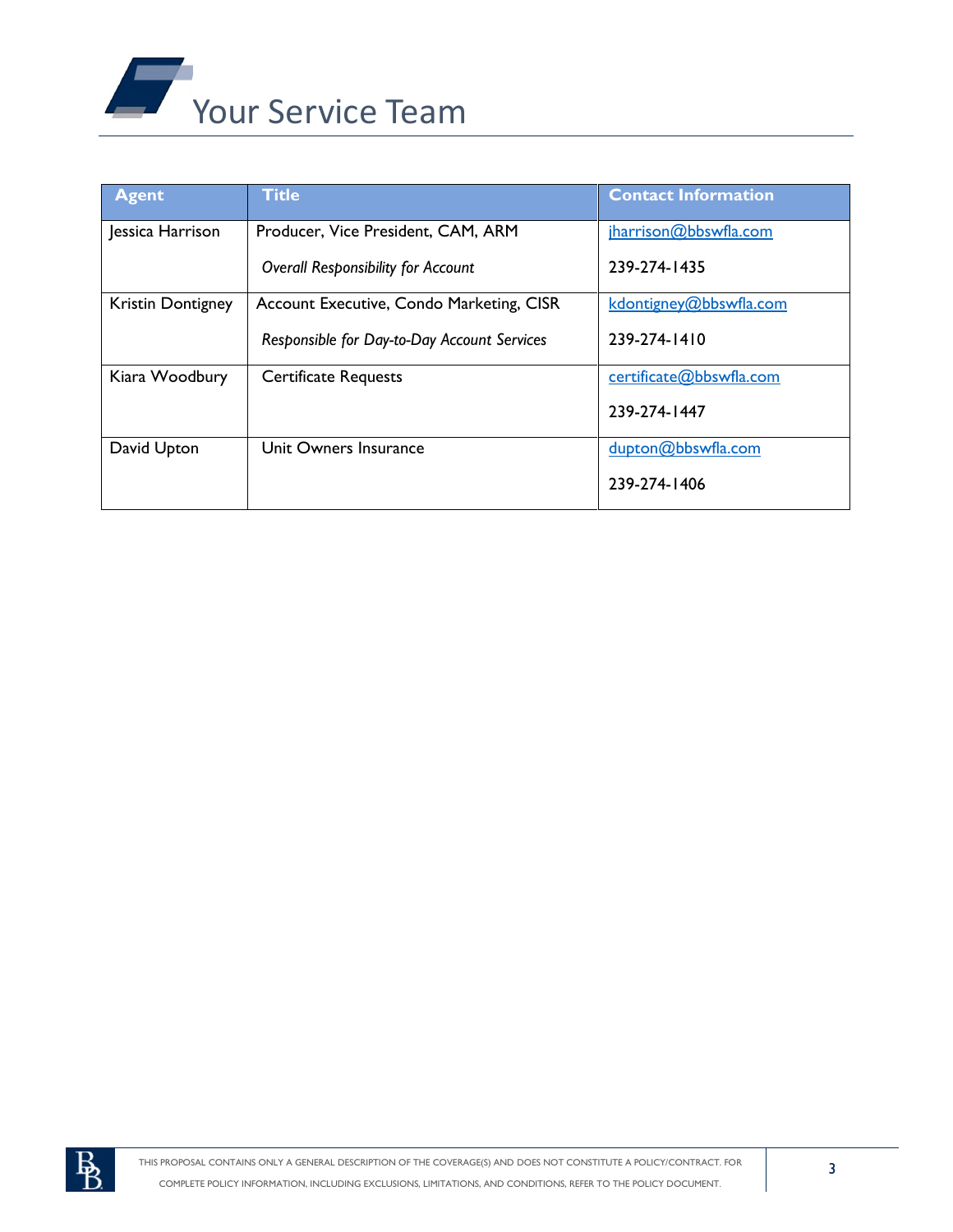

| <b>Coverage</b>                                     | <b>Carrier</b>         | $2020 - 21$  | $2021 - 22$          |
|-----------------------------------------------------|------------------------|--------------|----------------------|
| PROPERTY (including wind)                           | <b>ICAT</b>            | \$164,795.94 | \$194,779.00         |
| Equipment Breakdown                                 | <b>Travelers</b>       | \$1,202.00   | Paid through<br>2023 |
| <b>FLOOD</b>                                        | Wright                 | \$142,866.00 | \$156,722.00         |
| <b>GENERAL LIABILITY</b>                            | Northfield             | \$13,390.49  | \$18,770.85          |
| <b>CRIME</b>                                        | Hartford               | \$2,289.00   | \$2,289.00           |
| <b>FIDUCIARY LIABILITY</b><br>(2 year policy)       | <b>Travelers</b>       | \$596.00     | \$596.00             |
| <b>DIRECTORS &amp; OFFICERS</b><br><b>LIABILITY</b> | Aspen                  | \$1,948.00   | \$2,154.60           |
| <b>UMBRELLA</b>                                     | Greenwich              | \$3,741.00   | \$3,844.00           |
| <b>WORKERS</b><br><b>COMPENSATION</b>               | Zenith                 | \$15,071.00  | \$14,551.00          |
| <b>AUTOMOBILE</b>                                   | <b>Auto Owners</b>     | \$1,208.65   | \$1,451.97           |
| <b>CYBER LIABILITY</b>                              | Lloyds                 | \$1,309.00   | \$1,638.00           |
| <b>GROUP ACCIDENT</b>                               | <b>Hartford Life</b>   | \$340.00     | \$340.00             |
| Pollution                                           | Westchester            | n/a          | \$5,355.00           |
| Legal Defense                                       | <b>Atlantic Mutual</b> | n/a          | \$2,314.14           |
| <b>GRAND TOTAL</b><br>(ALL LINES)                   |                        | \$349,285.58 | \$404,805.56         |

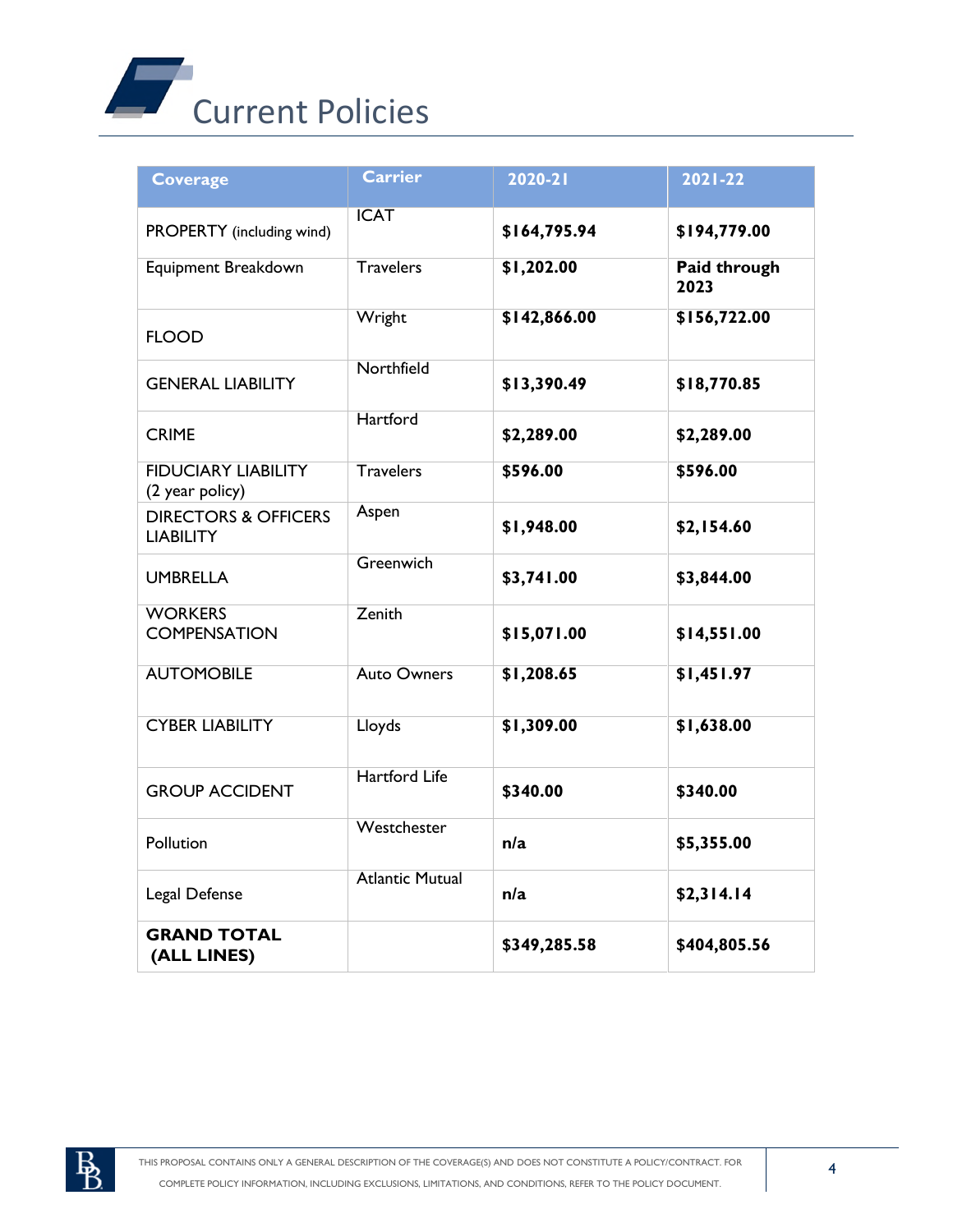

## **Carrier: ICAT**

Terms:

| Perils:                                       | Special Form                                                                                                     |  |
|-----------------------------------------------|------------------------------------------------------------------------------------------------------------------|--|
| Deductible:                                   | 5% Hurricane Calendar Year<br>\$25,000 All Other Wind - IE. Tropical Storm, Tornado<br>\$10,000 All Other Perils |  |
| Valuation:                                    | <b>Replacement Cost - Buildings</b><br><b>Actual Cash Value - Contents</b>                                       |  |
| Coinsurance:                                  | <b>Agreed Value</b>                                                                                              |  |
| Ordinance or Law:                             | Coverage A: Included in Building Limit<br>Coverage B&C: \$1,000,000 combined                                     |  |
| Sewer Backup                                  | \$50,000 Limit                                                                                                   |  |
| <b>Wind Driven Rain:</b>                      | \$250,000                                                                                                        |  |
| Mold:                                         | \$15,000                                                                                                         |  |
| <b>Blanket Business Income/Extra Expense:</b> | \$1,124,962                                                                                                      |  |

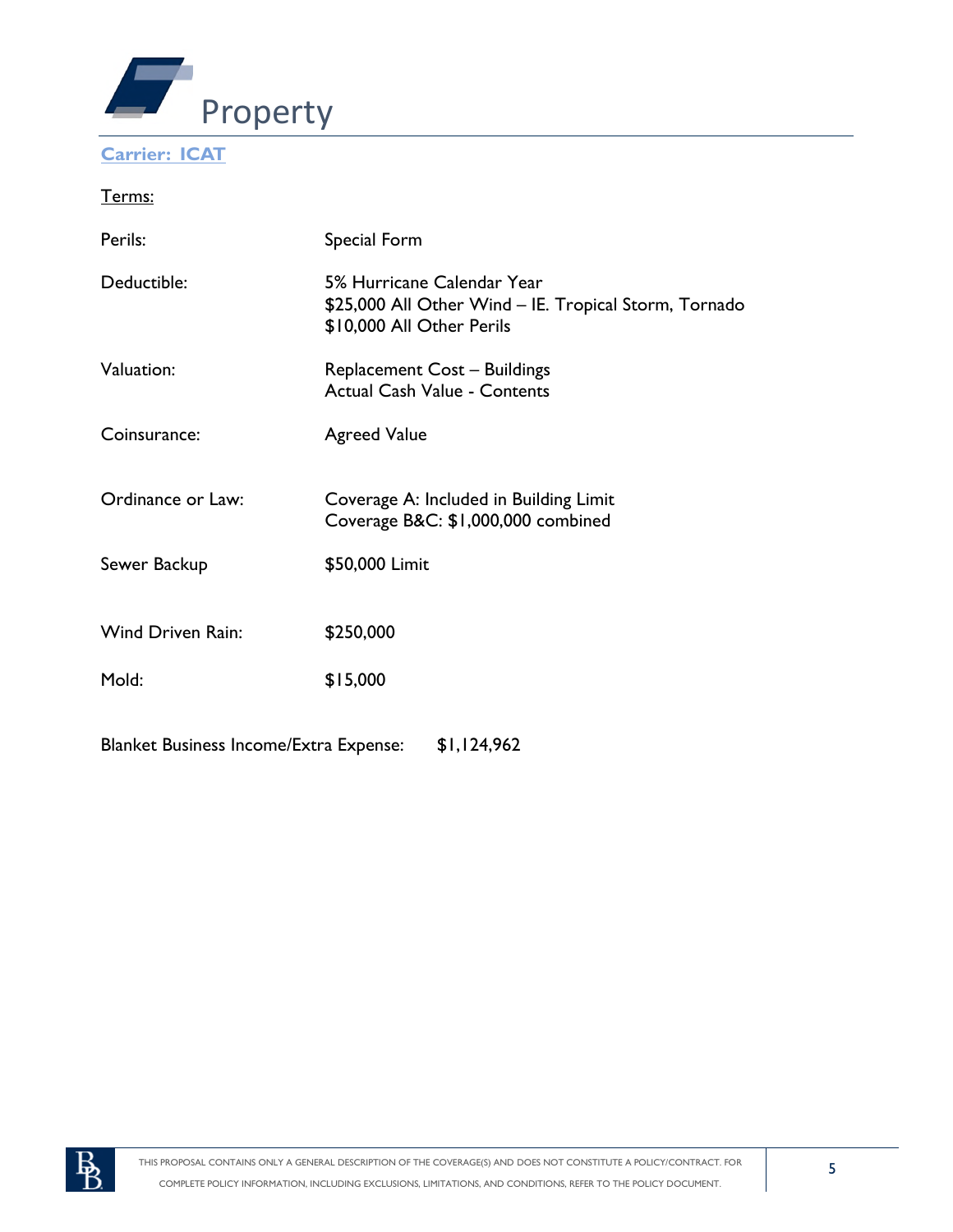# Property Schedule – 2019 Apprasial

| <b>Subject of Insurance</b> | <b>Limit</b> | <b>Hurricane Deductible</b> | <b>All Other Perils</b> |
|-----------------------------|--------------|-----------------------------|-------------------------|
|                             |              |                             | <b>Deductible</b>       |
| Building I - 8 Unit Condo   | \$890,285    | \$44,514                    | \$10,000                |
| Building 2 - 8 Unit Condo   | \$890,285    | \$44,514                    | \$10,000                |
| Building 3 - 8 Unit Condo   | \$929,538    | \$46,477                    | \$10,000                |
| Building 4 - 8 Unit Condo   | \$929,538    | \$46,477                    | \$10,000                |
| Building 5 - 8 Unit Condo   | \$1,069,576  | \$53,479                    | \$10,000                |
| Building 6 - 8 Unit Condo   | \$929,538    | \$46,477                    | \$10,000                |
| Building 7 - 8 Unit Condo   | \$1,069,576  | \$53,479                    | \$10,000                |
| Building 8 - 8 Unit Condo   | \$929,538    | \$46,477                    | \$10,000                |
| Building 9 - 8 Unit Condo   | \$890,285    | \$44,514                    | \$10,000                |
| Building 10 - 8 Unit Condo  | \$929,538    | \$46,477                    | \$10,000                |
| Building 11 - 8 Unit Condo  | \$929,538    | \$46,477                    | \$10,000                |
| Building 12 - 2 Unit Condo  | \$453,370    | \$22,669                    | \$10,000                |
| Building 13 - 8 Unit Condo  | \$929,538    | \$46,477                    | \$10,000                |
| Building 14 - 8 Unit Condo  | \$890,285    | \$44,514                    | \$10,000                |
| Building 15 - 8 Unit Condo  | \$1,069,576  | \$53,479                    | \$10,000                |
| Building 16 - 8 Unit Condo  | \$929,538    | \$46,477                    | \$10,000                |
| Office                      | \$356,542    | \$17,827                    | \$10,000                |
| <b>Personal Property</b>    | \$217,128    | \$10,856                    | \$10,000                |
| <b>Guest Center</b>         | \$120,838    | \$6,042                     | \$10,000                |
| <b>Personal Property</b>    | \$24,000     | \$3,241                     | \$10,000                |
| North Cabana                | \$64,817     | \$1,000                     | \$10,000                |
| <b>Personal Property</b>    | \$20,000     | \$1,000                     | \$10,000                |
| North Swimming Pool         | \$52,530     | \$2,627                     | \$10,000                |
| Main Swimming Pool          | \$54,061     | \$2,703                     | \$10,000                |
| <b>Wading Pool</b>          | \$9,329      | \$466                       | \$10,000                |
| <b>Boardwalk</b>            | \$121,317    | \$6,066                     | \$10,000                |
| <b>Tennis Courts</b>        | \$93,170     | \$4,659                     | \$10,000                |
| Maintenance Shed            | \$8,298      | \$415                       | \$10,000                |
| <b>Personal Property</b>    | \$30,000     | \$1,500                     | \$10,000                |
| <b>Exercise Room</b>        | \$10,000     | \$500                       | \$10,000                |
| <b>Personal Property</b>    | \$10,000     | \$500                       | \$10,000                |
| <b>Ground Lights</b>        | \$117,395    | \$5,870                     | \$10,000                |
| <b>Total</b>                | \$17,093,929 | \$854,197                   |                         |

*\*total includes Business Income limit*

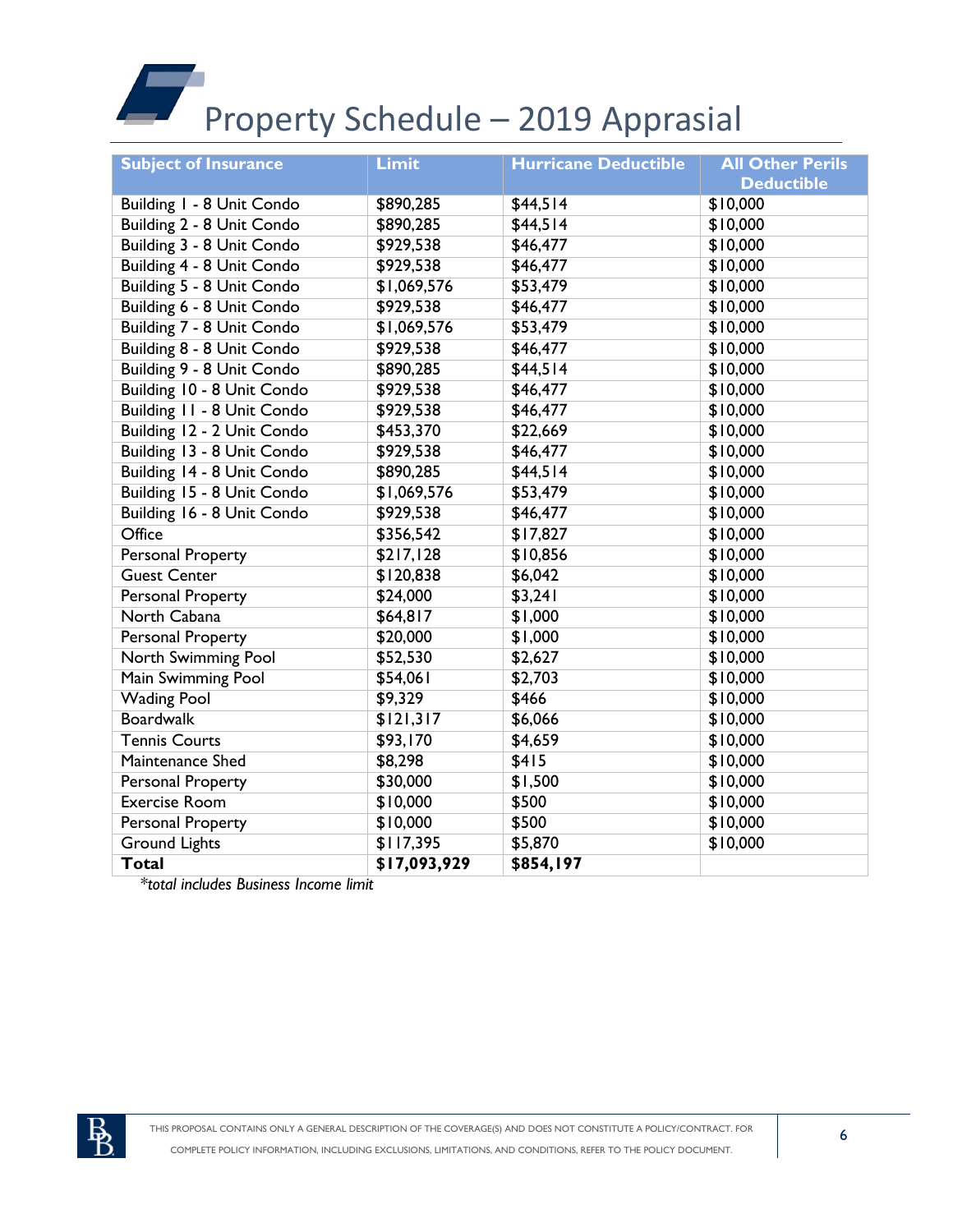

# **Flood Carrier: Wright National Flood**

| No.             | <b>Subject of Insurance</b> | <b>Limit</b> | <b>Deductible</b> | <b>Loss Valuation</b>    |
|-----------------|-----------------------------|--------------|-------------------|--------------------------|
|                 | <b>Building I</b>           | \$1,149,900  | \$25,000          | <b>Replacement Cost</b>  |
| $\overline{2}$  | <b>Building 2</b>           | \$1,149,900  | \$25,000          | <b>Replacement Cost</b>  |
| $\overline{3}$  | <b>Building 3</b>           | \$1,196,100  | \$25,000          | Replacement Cost         |
| $\overline{4}$  | <b>Building 4</b>           | \$1,196,100  | \$25,000          | <b>Replacement Cost</b>  |
| 5               | <b>Building 5</b>           | \$1,413,900  | \$25,000          | Replacement Cost         |
| 6               | Building 6                  | \$1,196,100  | \$25,000          | <b>Replacement Cost</b>  |
| 7               | <b>Building 7</b>           | \$1,413,900  | \$25,000          | <b>Replacement Cost</b>  |
| $\overline{8}$  | <b>Building 8</b>           | \$1,196,100  | \$25,000          | <b>Replacement Cost</b>  |
| 9               | <b>Building 9</b>           | \$1,149,900  | \$25,000          | Replacement Cost         |
| $\overline{10}$ | Building 10                 | \$1,196,100  | \$25,000          | <b>Replacement Cost</b>  |
| П               | <b>Building 11</b>          | \$1,196,100  | \$25,000          | <b>Replacement Cost</b>  |
| 12              | Building 12                 | \$500,000    | \$25,000          | <b>Replacement Cost</b>  |
| 3               | Building 13                 | \$1,196,100  | \$25,000          | <b>Replacement Cost</b>  |
| 14              | <b>Building 14</b>          | \$1,149,900  | \$25,000          | Replacement Cost         |
| 15              | Building 15                 | \$1,413,900  | \$25,000          | Replacement Cost         |
| 16              | Building 16                 | \$1,196,100  | \$25,000          | <b>Replacement Cost</b>  |
| 17              | Office                      | \$394,000    | \$2,000           | <b>Actual Cash Value</b> |
| 18              | <b>Guest Center</b>         | \$142,800    | \$2,000           | <b>Actual Cash Value</b> |
| 19              | North Cabana                | \$74,400     | \$2,000           | <b>Actual Cash Value</b> |
|                 | Total:                      | \$19,521,300 | \$406,000         |                          |

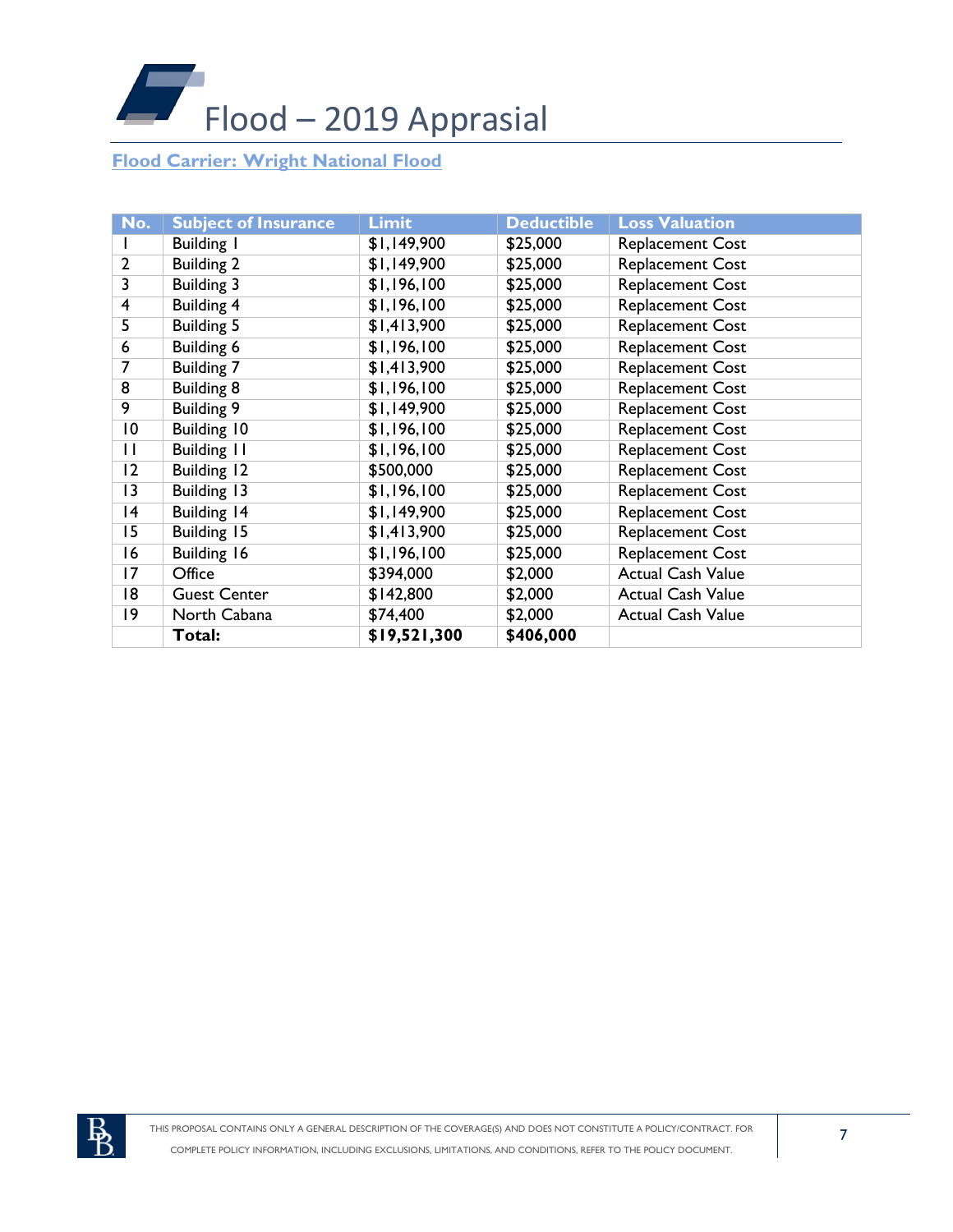

Actual Cash Value - This valuation method pays for the cost to repair or replace damaged property with like kind and quality, less reasonable deductions for wear and tear, deterioration and economic obsolescence.

**Agreed Value** - This coverage is used to remove the coinsurance requirement for covered property. With it your company agrees that the amount of coverage purchased is adequate, and any coinsurance requirements are waived if the limit of insurance equals the agreed value.

**Basic Form** - This coverage is used to provide protection for the following causes of loss: fire, lightning, explosion, windstorm, hail, smoke (except from agricultural smudging or industrial operations), aircraft, vehicles, riot, civil commotion, vandalism, sprinkler leakage, sinkhole collapse and volcanic action.

**Broad Form** - This coverage is used to provide protection for the following causes of loss: fire, lightning, explosion, windstorm, hail, smoke (except from agricultural smudging or industrial operations), aircraft or vehicles, riot, civil commotion, vandalism, sprinkler leakage, sinkhole collapse, volcanic action, breakage of glass, falling objects, weight of snow, ice or sleet (except for damage to gutters, downspouts or personal property outside of buildings) and limited water damage.

**Building Ordinance Coverage** - This coverage will protect you against loss due to the enforcement of existing building or zoning laws that result in additional costs to rebuild or demolish an insured building. Coverage for the loss of any undamaged portion of such buildings can also be insured.

**Improvements and Betterments** - This coverage is used to extend your Property policy to insure against loss of specified alterations or additions that you have made in the building you rent or lease. This is important because these improvements become the property of the building owner and you may not be compensated for their destruction after a covered loss without this coverage.

**Personal Property** - This coverage protects personal property owned by your firm and used in your operations. Furniture and fixtures, equipment and machinery, raw stock, and finished goods all fall within this category. Personal property of others while located in your covered building or within 100 feet of the premises can also be insured. Contents located off premises are not covered and must be insured by alternate methods.

**Replacement Cost** - This loss valuation method pays for the cost to repair or replace damaged items with like kind and quality without deduction for depreciation. This is important since you could face a substantial financial loss if you had to replace damaged items based upon depreciated values.

**Special Form** - This coverage will protect covered property against direct loss arising from any cause not specifically excluded.

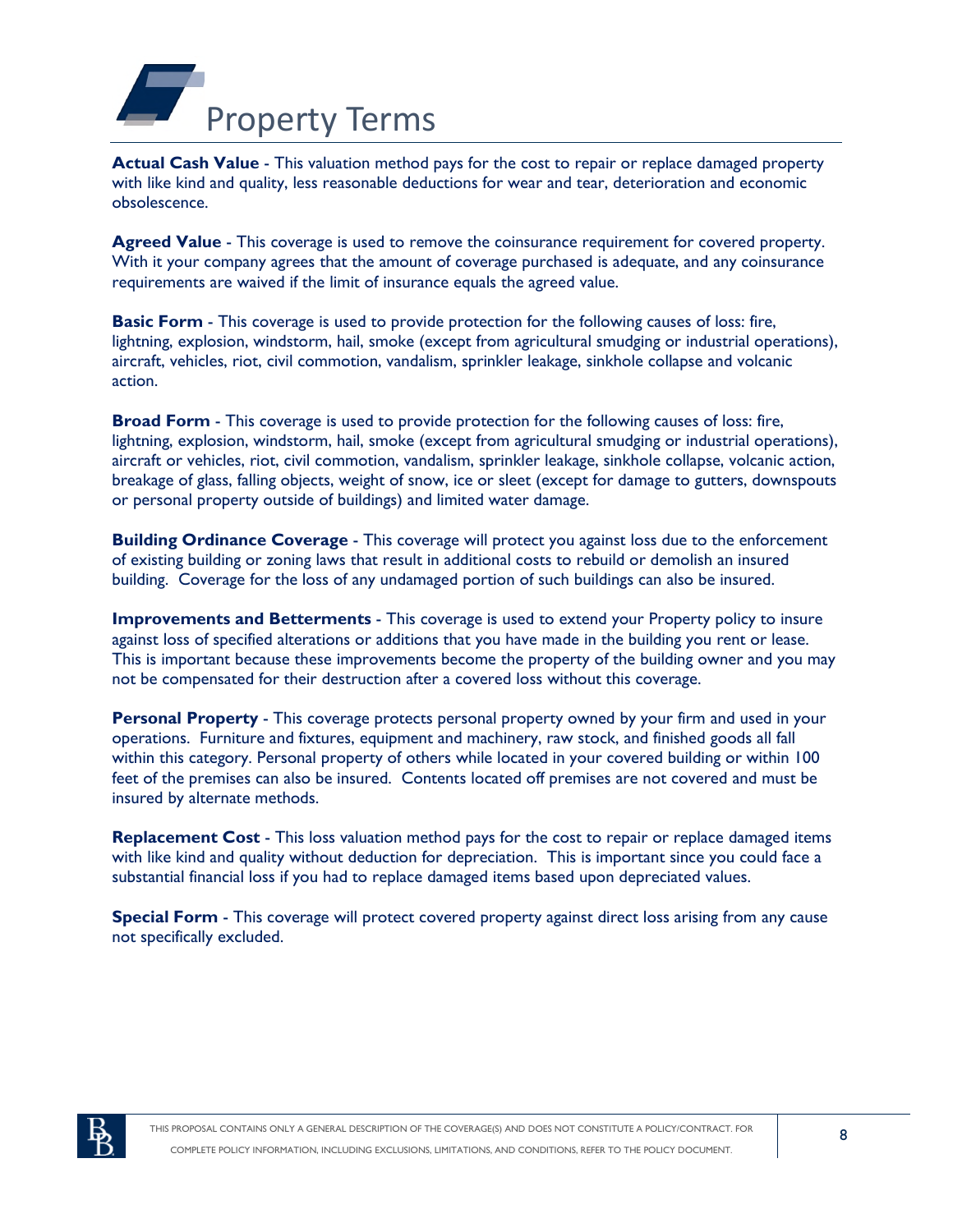

## **Carrier: Northfield Insurance (New Carrier)**

Coverage will pay sums that the insured becomes legally liable to pay damages because of the bodily injury or property damage to which this insurance applies.

| <b>Coverage</b>                    | <b>Limit</b> |
|------------------------------------|--------------|
| Each Occurrence                    | \$1,000,000  |
| Fire Damage                        | \$100,000    |
| General Aggregate                  | \$2,000,000  |
| <b>Medical Expense</b>             | \$5,000      |
| Personal & Advertising Injury      | \$1,000,000  |
| Products/Completed Ops Aggregate   | \$2,000,000  |
| Deductible                         | \$0          |
| <b>Employee Benefits Liability</b> | \$1,000,000  |

Premises/Operations: Coverage is provided for bodily injury or property damage arising out of ownership or occupancy of the insured premises for which you are legally liable. This also covers damages arising out of operations performed by the insured business

- Products/Completed Operations: When legally liable, Products coverage is provided for bodily injury or property damage arising out of products manufactured, sold, handled or distributed by the insured. Completed Operations refers to after operations have been completed or abandoned, or after an item is installed or built and released for its intended purpose.
- Personal Injury: Personal Injury means injury other than bodily injury. Coverage is provided for injury resulting from offenses such as false arrest, malicious prosecution, detention or imprisonment, the wrongful entry into, wrongful eviction from and other acts of invasion, or rights of private occupancy of a room. Coverage for libel and slander is also provided in the policy
- Advertising Injury: This coverage pays for damages done in the course of oral or written advertisement that disparages, libels or slanders a person's or organization's goods, products or services. Coverage for these offenses is provided under advertising injury coverage only if they occur during the course of advertising the named insured's own goods, products or services.
- Medical Payments: Medical Payments coverage pays medical expenses resulting from bodily injury caused by an accident on premises owned or rented by the insured, or locations next to such property, or when caused by the insured's operations. These payments are made without regard to the liability of the insured.

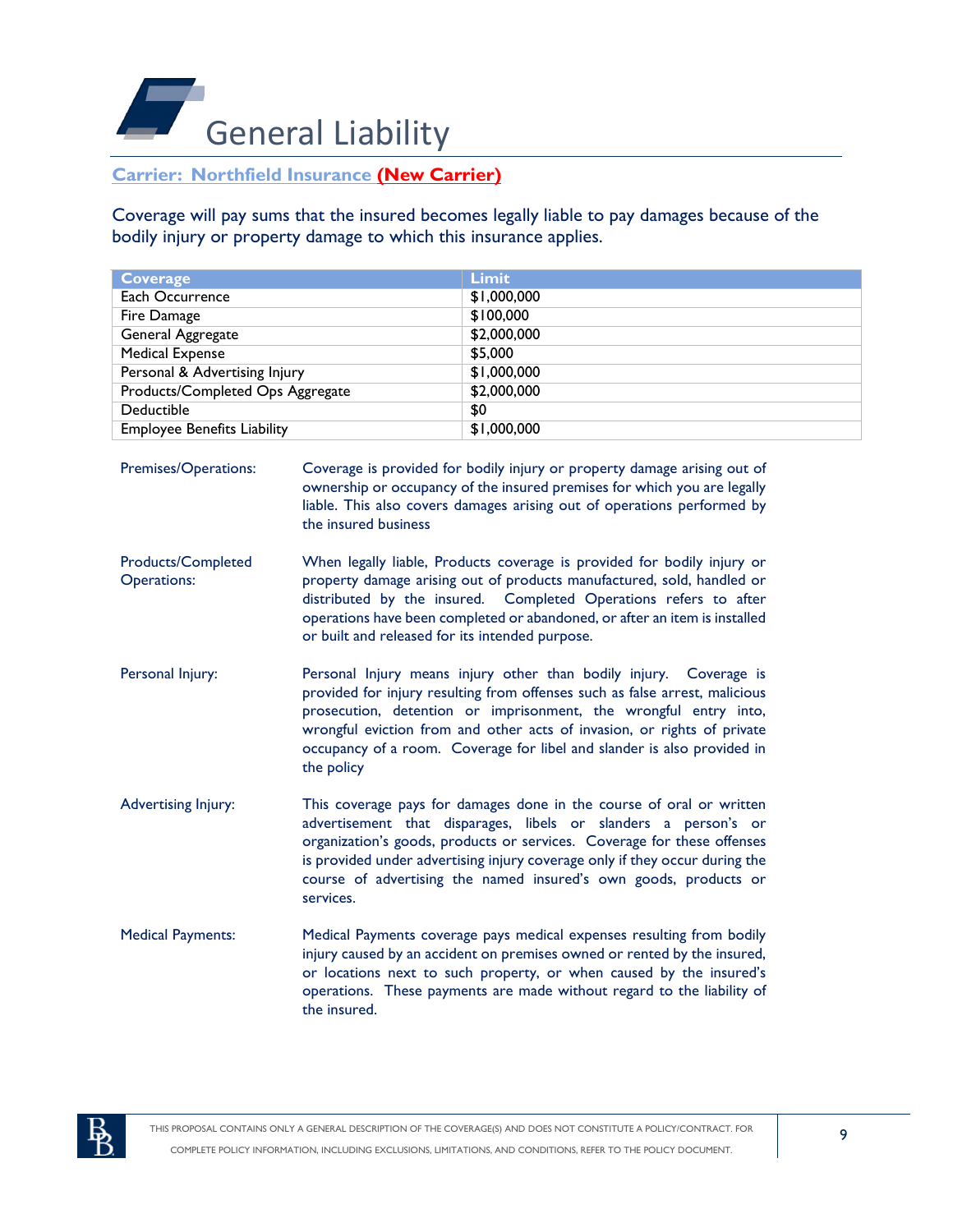

# **Directors and Officers Carrier: Aspen Insurance (New Carrier)**

Insures corporate directors and officers against claims, usually by stockholders, alleging loss arising from mismanagement of the insured organization(s)

| <b>Limit of Liability</b> | \$1,000,000 |
|---------------------------|-------------|
| <b>Retention</b>          | \$2,500     |

# **Crime Carrier: Hartford Fire Insurance Company & Travelers Insurance**

| <b>Coverage</b>                             | <b>Limits</b> | <b>Deductible</b> |
|---------------------------------------------|---------------|-------------------|
| <b>Employee Theft</b>                       | \$2,200,000   | \$25,000          |
| Computer and Funds Transfer Fraud           | \$500,000     | \$5,000           |
| Depositors Forgery or Alteration            | \$100,000     | \$2,500           |
| Money Orders & Counterfeit Currency         | \$50,000      | \$0               |
| <b>Investigative Expenses</b>               | \$25,000      | \$1,000           |
| <b>Computer Systems Restoration Expense</b> | \$25,000      | \$1,000           |
| Identity Recovery Expense Reimbursement     | \$25,000      | \$0               |
| Deception Fraud                             | \$15,000      | \$5,000           |
| <b>Virtual Currency</b>                     | \$15,000      | \$5,000           |
| Fiduciary Liability * Separate Policy       | \$1,000,000   | \$0               |

#### Employee Theft - Blanket Form

Covers loss of money, securities and other property by employee theft at the interior premises of the insured including forgery by employee.

#### Forgery or Alteration

Covers loss by forgery or alternation of checks, drafts, and promissory notes (except by an employee) that are made or drawn by the insured or his agent.

#### **Fiduciary Liability**

The responsibility on trustees, employers, fiduciaries, professional administrators,and the plan itself with respect to errors and omissions (E&O) in the administration of employee benefit programs as imposed by the Employee Retirement Income Security Act (ERISA).

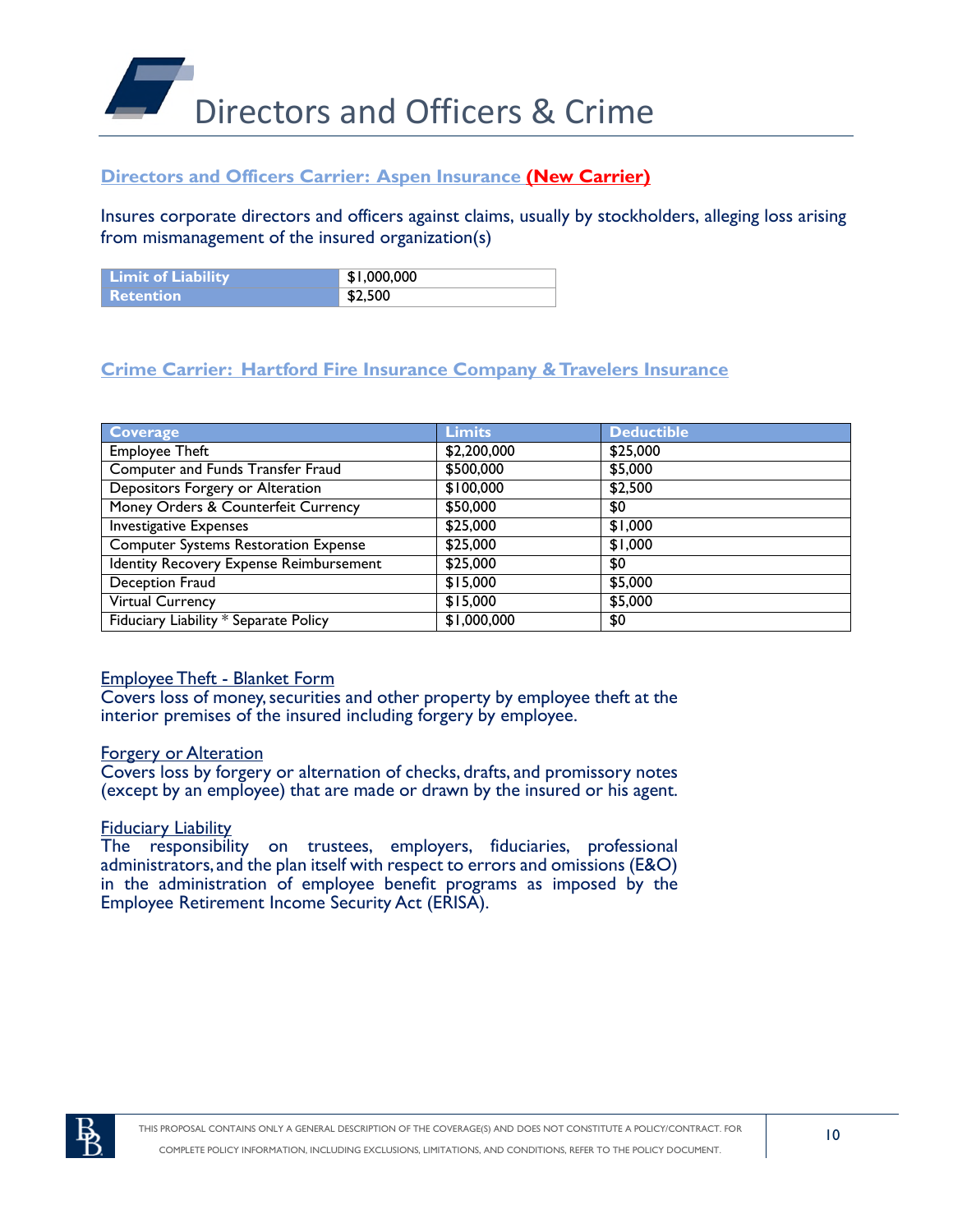Umbrella & Workers Compensation

**Umbrella Carrier: Greenwich Insurance**

Excess Liability Protection over Commercial General Liability, Commercial Automobile Liability, Professional Liability, and Employers' Liability. Following the Underlying Insurance, coverage applies on an Occurrence Form for the excess general liability, professional liability, commercial automobile liability, and employers' liability. Coverage applies on a Claims-Made basis for the employee benefits liability.

#### **Coverages/Limits**

| overage  | umi              | letention |
|----------|------------------|-----------|
| Jmbrella | ,000,000<br>ו מ. | \$0       |

#### **Required Underlying Insurance:**

Commercial General Liability

| Per               | <b>NPersonal &amp;</b>    | <b>General Aggregate</b> | <b>Products &amp;</b> | <b>Hired &amp; Non-</b> |
|-------------------|---------------------------|--------------------------|-----------------------|-------------------------|
| <b>Occurrence</b> | <b>Advertising Injury</b> |                          | <b>Completed Ops.</b> | <b>Owned Auto</b>       |
| \$1,000,000       | \$1,000,000               | \$2,000,000              | \$2,000,000           | \$1,000,000 CSL         |
|                   |                           |                          |                       |                         |

Employers Liability

| <b>Employers Liability</b> | <b>Disease Policy Limit</b> | Disease Each Employee |
|----------------------------|-----------------------------|-----------------------|
| \$1,000,000                | \$1,000,000                 | \$1,000,000           |

Directors & Officers Liability

| <b>First Coverage</b>  | <b>\Limi</b> t |
|------------------------|----------------|
| Philadelphia Indemnity | \$1,000,000    |

# **Workers Compensation Carrier: Zenith Insurance**

Provides coverage for your Employers' Liability as defined by state Workers' Compensation statutes.

| <b>Employers' Liability</b>     | <b>Limits</b> | (Higher Liability Limits May Be Available) |
|---------------------------------|---------------|--------------------------------------------|
| Bodily Injury by Accident       | \$1,000,000   | Each Accident                              |
| <b>Bodily Injury by Disease</b> | \$1,000,000   | Each Employee                              |
| <b>Bodily Injury by Disease</b> | \$1,000,000   | <b>Policy Limit</b>                        |

5% Drug Free Credit 2% Safety Credit Includes Volunteers

THIS PROPOSAL CONTAINS ONLY A GENERAL DESCRIPTION OF THE COVERAGE(S) AND DOES NOT CONSTITUTE A POLICY/CONTRACT. FOR

COMPLETE POLICY INFORMATION, INCLUDING EXCLUSIONS, LIMITATIONS, AND CONDITIONS, REFER TO THE POLICY DOCUMENT.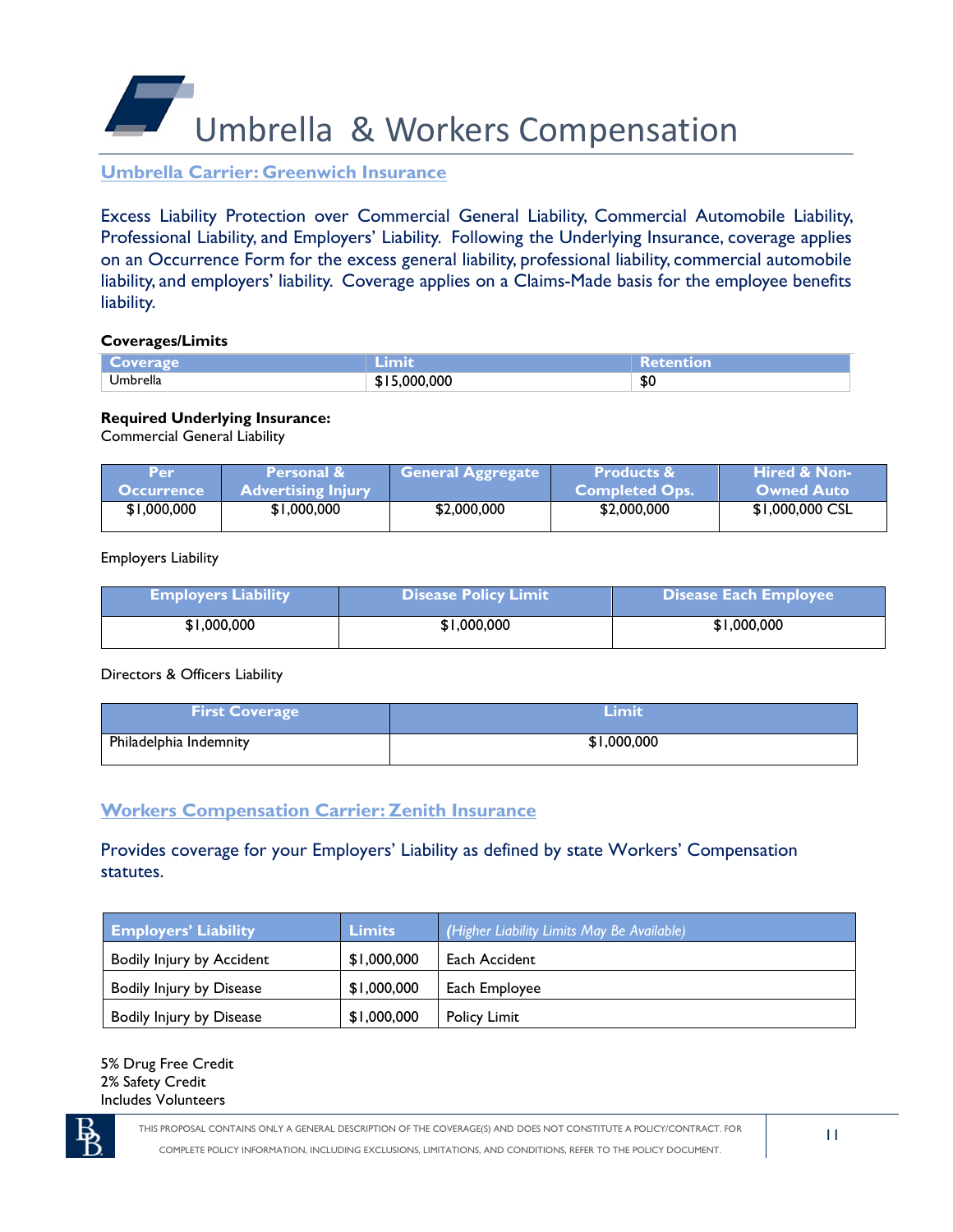

# **Carrier: Auto Owners Insurance Company**

Coverage is provided for all sums the insured legally must pay as damages because of bodily injury or property damage to which this insurance applies caused by an accident and resulting from the ownership, maintenance, or use of a Covered Auto.

| <b>Coverage</b>                  | <b>Limits</b>                                | <b>Description</b>                                |
|----------------------------------|----------------------------------------------|---------------------------------------------------|
| Liability                        |                                              |                                                   |
| Bodily Injury & Property Damage  | \$1,000,000                                  | <b>Combined Single Limit</b><br>Each Accident     |
| Personal Injury Protection       | \$10,000<br>\$2,500 Non-Emergency<br>\$5,000 | Medical & Disability<br>Medical<br>Death Benefits |
| <b>Medical Payments</b>          | \$10,000                                     | Each Person                                       |
| <b>Uninsured Motorist</b>        | \$500,000<br>\$500,000                       | Per Person<br>Per Accident                        |
| <b>Physical Damage</b>           |                                              |                                                   |
| Comprehensive                    |                                              | \$100 deductible                                  |
| Collision                        |                                              | \$500 deductible                                  |
| Coverage                         |                                              |                                                   |
| Hired & Non-owned Auto Liability | \$1,000,000                                  | <b>Combined Single Limit</b>                      |

Owned Automobiles - Covers the liability arising out of the ownership, maintenance or use of automobiles against third-party claims arising from alleged bodily injury or property damage to members of the public.

Personal Injury Protection - Coverage is included for vehicle passengers under the No-Fault Law provisions.

Uninsured/Underinsured Motorists - Protects insureds who are not contributory negligent against bodily injury caused by negligent under insured or uninsured drivers and hit-and- run motorists.

Hired Automobiles - Covers the liability for the use of hired automobiles in your business. Hired Auto Physical Damage option is also available.

Non-Owned Automobiles - Covers the liability for the use of non-owned automobiles in your business. An example would be an employee using his own car on an errand for you.

Comprehensive - Pays for loss of or damage to automobiles from perils other than collision.

Collision - Pays for loss of or damage to automobiles from collision with another object or upset.

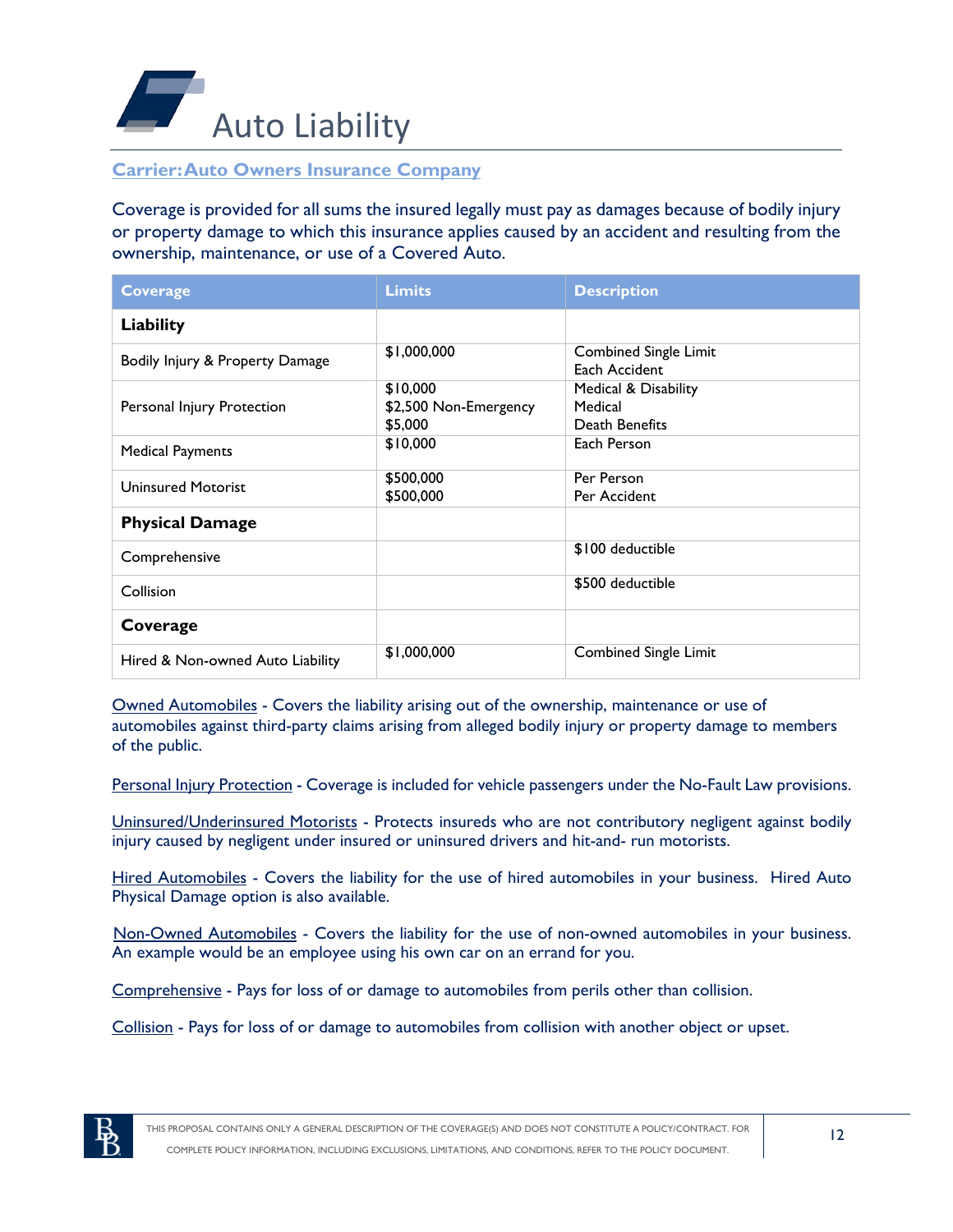

# **Cyber Carrier: Lloyds of London**

Type of insurance designed to cover consumers of technology services or products. More specifically, the policies are intended to cover a variety of both liability and property losses that may result when a business engages in various electronic activities, such as selling on the Internet or collecting data within its internal electronic network.

| Description                    | Limit              |
|--------------------------------|--------------------|
| Security and Privacy Liability | \$1,000,000        |
| Deductible                     | \$2,500 Each Claim |

# **Group Accident Carrier: Hartford Life**

| <b>Benefit Description</b>                       | <b>Benefit Amount</b> |
|--------------------------------------------------|-----------------------|
| Accidental Death Benefit Principal Sum           | \$1,000.00            |
| Accidental Dismemberment Benefit Principal Sum   | \$1,000.00            |
| Accident Medical Expense Benefit Maximum Benefit | \$10,000.00           |
| <b>Deductible Amount</b>                         | \$0.00                |
| Maximum Dental Limit                             | \$250.00              |